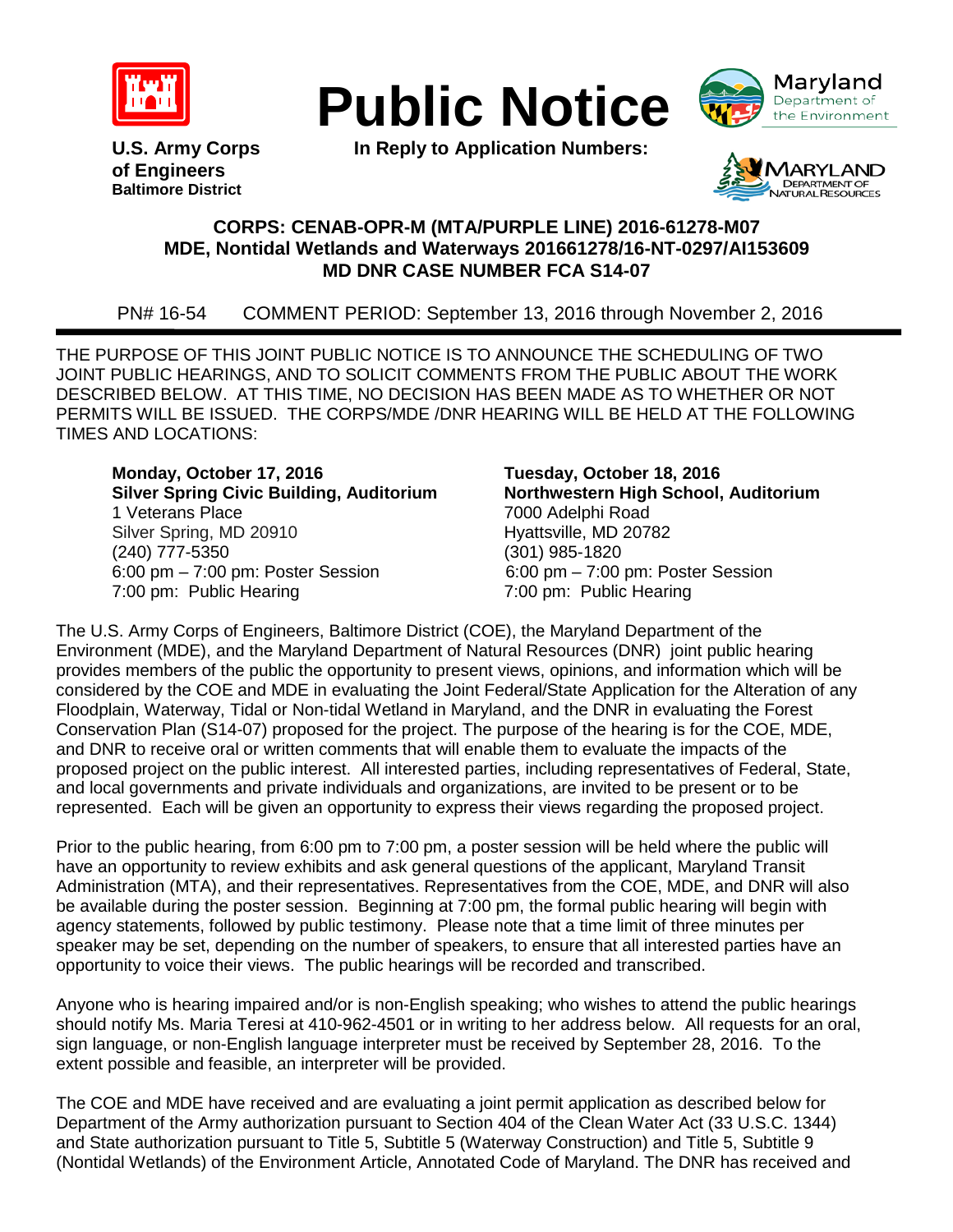Page 2 of 5

are evaluating the Forest Conservation Plan (S14-07) submitted to the State of Maryland Forest Conservation Program pursuant to the Forest Conservation Act (Natural Resources Article 5-1601 through 5-1613).

**APPLICANT:** Maryland Transit Administration Attn: Mr. William Parks 6 Saint Paul Street Baltimore, Maryland 21202-1614

**LOCATION:** The proposed project is located in Montgomery and Prince George's counties just inside the Washington DC area I-495/Capital Beltway. The 16.2 mile light rail transit begins just west of Wisconsin Avenue and the Bethesda Metro Station (Montgomery County) and continues to its eastern terminus at the New Carrollton Metro Station (Prince George's County). Waterways that are to be impacted include: unnamed streams, five named perennial waterways (Rock Creek, Sligo Creek, Long Branch, Northwest Branch and Northeast Branch) and adjacent jurisdictional wetlands. The named perennial streams are classified by the State of Maryland as Use I waterways (Water Contact Recreation and Protection of Nontidal Warm Water Aquatic Life) with the exception of Northwest Branch, north of East West Highway which is designated as Use IV: Recreational Trout Waters. The project is occurring in the Anacostia, Potomac, and Rock Creek watersheds.

**WORK:** The MTA proposes to construct a 16.2 mile light-rail transit (LRT) line, known as the Purple Line, from the Bethesda Metro Station in Montgomery County to the New Carrollton Station in Prince George's County. The proposed project utilizes existing trails and roadways for the majority of its length. The transit way would be constructed largely at grade with one tunnel section at Plymouth Road, three sections elevated on structures, and several bridge structures. The project would service five major activity centers and 16 stations. Two storage and maintenance facilities are proposed (Lyttonsville Yard and Glenridge Yard).

The project proposes the discharge of fill material into waters of the U.S., including jurisdictional wetlands, and would permanently impact approximately 0.27 acre (11,937 square feet) of forested nontidal wetlands, 0.22 acre (9,552 square feet) of emergent nontidal wetlands, 1.64 acres (71,328 square feet) of 25-foot nontidal wetland buffer, 0.13 acre (5,598 square feet) of palustrine open water, 1,304 linear feet (15,346 square feet) of perennial stream, 3,450 linear feet (19,851 square feet) intermittent stream, and 315 linear feet (1,461 square feet) of ephemeral stream. The project would also temporarily impact approximately 0.13 acre (5,582 square feet) of forested nontidal wetland, 0.34 acre (14,946 square feet) of emergent nontidal wetland, 0.46 acre (20,140 square feet) of 25-foot nontidal wetland buffer, 864 linear feet (22,039 square feet) of perennial stream, and 988 linear feet (4,125 square feet) of intermittent stream. The project would also cause disturbance in approximately 5.74 acres (250,144 square feet) of the 100-year floodplain.

The proposed project would impact approximately 367.26 acres with 42.49 acres of forest clearing as part of the Forest Conservation Plan (S14-07) submitted to the State of Maryland Forest Conservation Program.

The applicant has submitted a conceptual mitigation plan to compensate for the proposed, unavoidable permanent impacts to wetlands and waterways by restoring approximately 2,585 linear feet (108,047 square feet) of Paint Branch stream located north of 1909 Corporal Frank Scott Drive, College Park, MD, and creating 1.63 acres (71,003 square feet) of nontidal wetlands and enhancing 1.89 acres (82,328 square feet) of nontidal wetlands at the Ken-Gar Palisades Wetland Mitigation Site located at 4140 Wexford Drive, Kensington, MD. Impacts associated with Paint Branch Stream Restoration Site include permanent impacts to 2,585 linear feet (108,047 square feet) of stream, and disturbance of 4.71 acres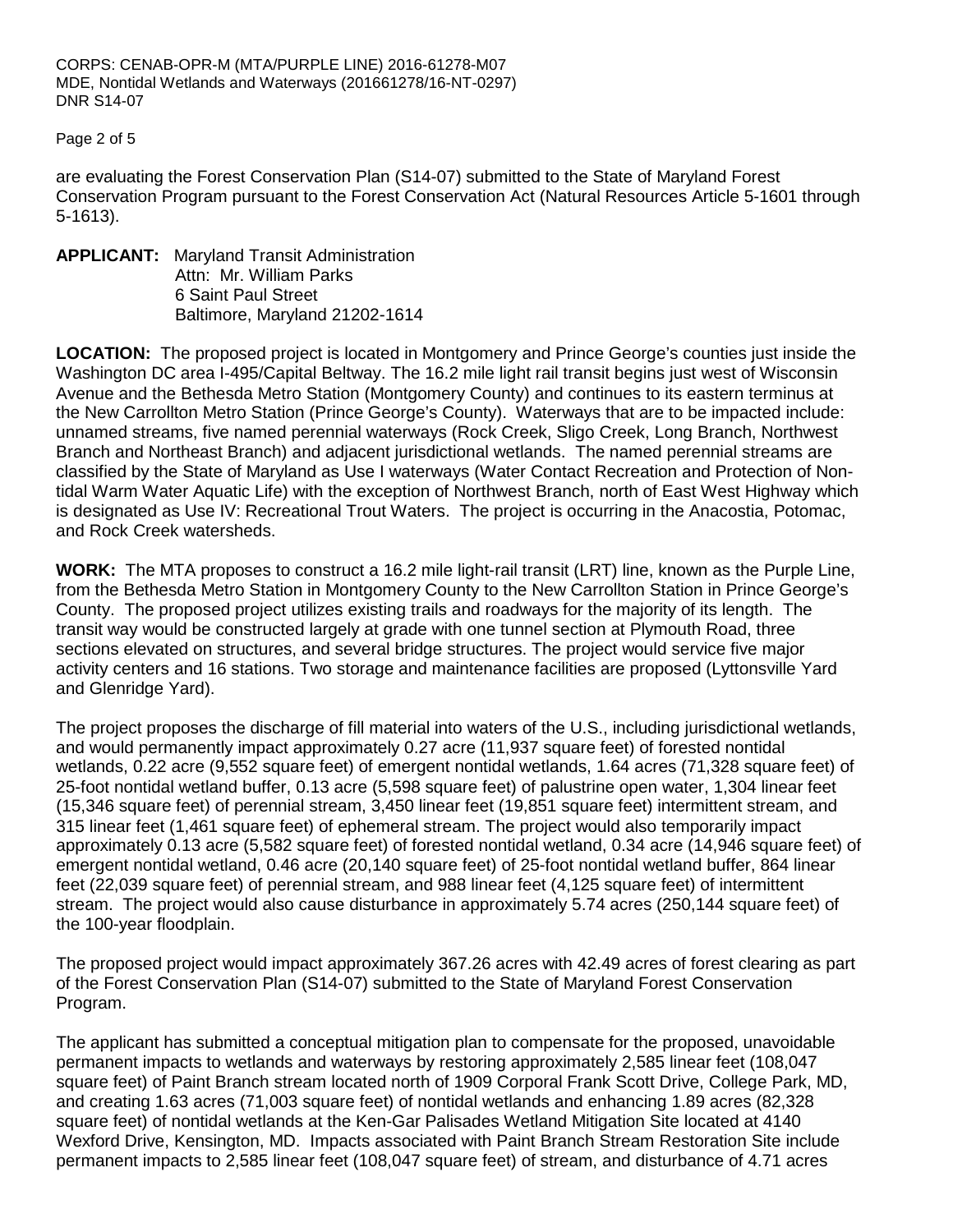Page 3 of 5

(204,900 square feet) of the 100-year floodplain. The proposed work at the Ken-Gar Mitigation Site will temporarily impact 1.76 acres (76,446 square feet) of emergent nontidal wetlands, 0.19 acre (8,763 square feet) of forested wetlands, and permanently impact 0.57 acre (24,829 square feet) of 25 foot nontidal wetland buffer, and cause 3.15 acres (137,293 square feet) of disturbance in the 100-year floodplain. Temporary impacts will be restored. As part of the restoration efforts, approximately 3,015 cubic yards of soil/material would be removed from the proposed wetland mitigation site. The disposal site for the soil/material has not been identified at this time.

The Federal Transit Administration (FTA) was the lead federal agency and approved the Final Environmental Impact Statement (FEIS) for the project. The FEIS can be found at *[www.purplelinemd.com/en/about-the-project/studies-reports/feis-document](http://www.purplelinemd.com/en/about-the-project/studies-reports/feis-document)*. Additional project documentation and reports can be found on the MTA Purple Line website at: *[www.purplelinemd.com/en/.](http://www.purplelinemd.com/en/)* 

All work will be completed in accordance with the plans submitted with the Joint Permit Application (JPA). Copies of the plans are available at www.purplelineipa.com, and at the following library locations. Hard copies can also be requested from the COE and MDE reviewers.

900 Wayne Avenue Silver Spring, MD 20910 Hyattsville, MD 20782 (240) 773-9420 (301) 985-4690

**Silver Spring Library Prince George's Memorial Library, Hyattsville Branch**

**PURPOSE:** The purpose of the project is to provide faster, more direct, and more reliable east-west transit service connecting the major activity centers in the Purple Line corridor at Bethesda, Silver Spring, Takoma/Langley Park, College Park, and New Carrollton; provide better connections to Metrorail Services located in the corridor; and improve connectivity to the communities in the corridor located between the Metrorail lines.

**WRITTEN COMMENTS:** To be included in the official record, written comments and information provided by interested parties must be received by the COE, MDE, and DNR by the closing date of this notice's comment period, November 2, 2016, to receive consideration. The mailing addresses for submission of written comments are:

Baltimore District **National Exercise 2 and September 2 and September 2 and September 2 and Waterways Program** 10 S. Howard Street 1800 Washington Blvd., Suite 430 Baltimore, Maryland 21201 Baltimore, Maryland 21230-1708

U.S. Army Corps of Engineers Maryland Department of the Environment Attn: Ms. Maria Teresi, CENAB-OPR-M Attn: Ms. Emily Dolbin or Mr. Steve Hurt

Maryland Department of Natural Resources Forest Service Attn.: Ms. Marian Honeczy Supervisor, Urban and Community Forestry 580 Taylor Avenue E-1 Annapolis, Maryland 21401

If you have any questions concerning this matter, please contact Ms. Maria Teresi, COE, at (410) 962 4501 or by email at [maria.teresi@usace.army.mil,](mailto:maria.teresi@usace.army.mil) Ms. Emily Dolbin, MDE, at (410) 662-7464 ext. 1653 or by email at Emily. Dolbin@maryland.gov, Mr. Steve Hurt, MDE at (410) 662-7400 or by email at [Steve.Hurt@maryland.gov,](mailto:Steve.Hurt@maryland.gov) and/or Ms. Marian Honeczy, MD DNR, at (410) 260-8511 or by email at [Marian.Honeczy@maryland.gov.](mailto:Marian.Honeczy@maryland.gov)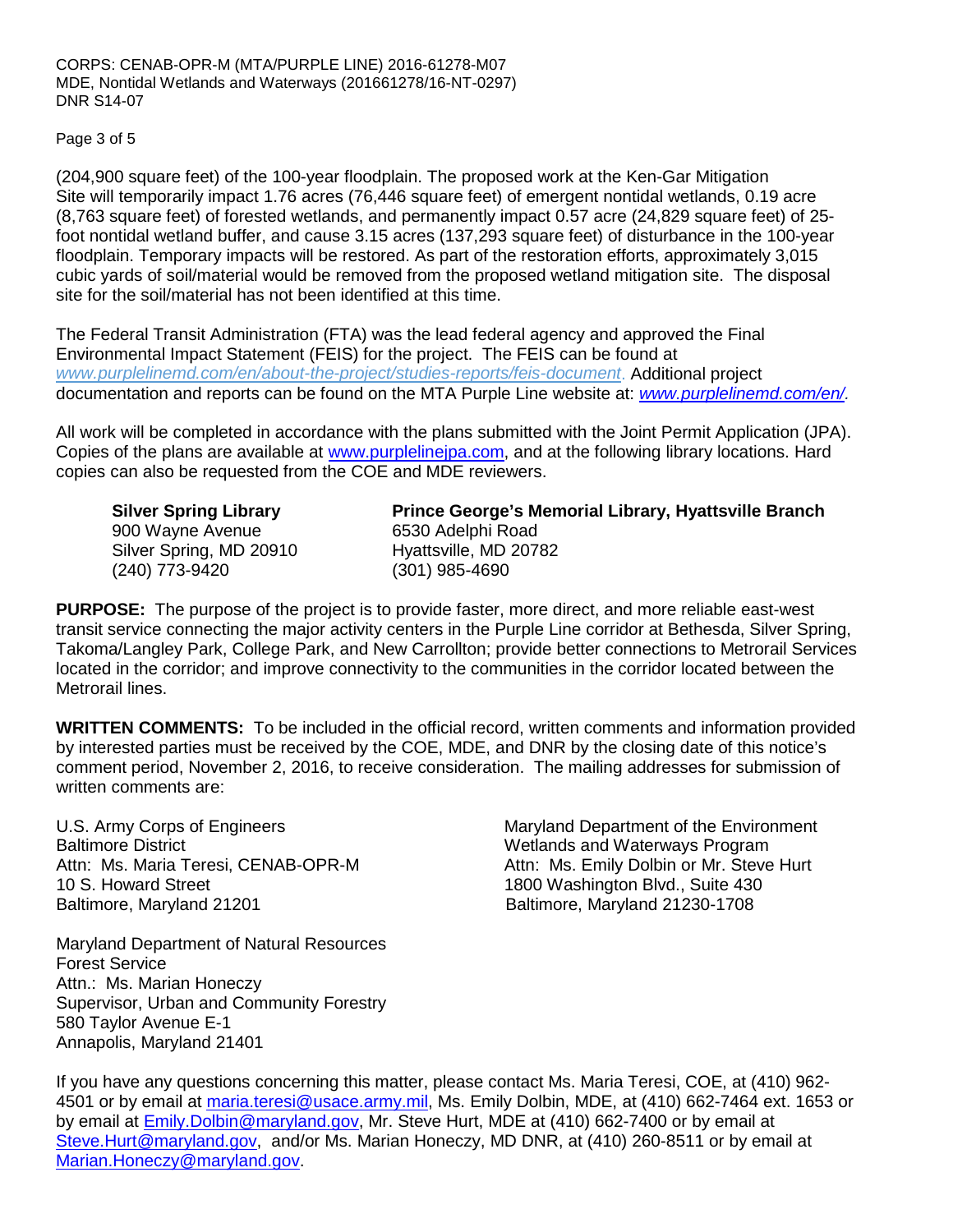## Page 4 of 5

The decision whether to issue a permit will be based on an evaluation of the probable impacts, including cumulative impacts of the proposed activity on the public interest. That decision will reflect the national concern for both protection and utilization of important resources. The benefit, which may reasonably be expected to accrue from the proposal, must be balanced against its reasonably foreseeable detriments. All factors, which may be relevant to the proposal will be considered, including the cumulative effects thereof; among those are conservation, economic, aesthetics, general environmental concerns, wetlands, cultural values, fish and wildlife values, flood hazards, flood plain values, land use, navigation, shoreline erosion and accretion, recreation, water supply and conservation, water quality, energy needs, safety, food and fiber production, mineral needs, and consideration of property ownership and in general, the needs and welfare of the people.

The evaluation of the impact of the work described above on the public interest will include the application of the Clean Water Act Section 404(b)(1) Guidelines promulgated by the Administrator, U.S. Environmental Protection Agency, under authority of Section 404 of the Clean Water Act.

Comments are being solicited from the public; Federal, State, and local agencies and officials; Indian Tribes; and other interested parties in order to consider and evaluate the impacts of this proposed activity. Any comments received will be considered by the COE and MDE to determine whether to issue, modify, condition or deny each agency's permit for this proposal. To make this decision, comments are used to assess impacts on endangered species, historic properties, water quality, general environmental effects, and the other public interest factors listed above. Comments are used in the preparation of an Environmental Assessment and/or an Environmental Impact Statement pursuant to the National Environmental Policy Act. Comments provided will become part of the public record for this action. Comments are also used to determine the overall public interest of the proposed activity.

For MDE, only those issues subject to regulation by the MDE Nontidal Wetlands and Waterway Construction Divisions (impacts to nontidal wetlands, wetland buffer, waterways, and the 100-year floodplain) will be considered in rendering a decision to grant or deny the MDE Permit. Written comments, and requests to be included on the interested persons list may be sent by November 2, 2016 to the Maryland Department of the Environment, Attn: Emily Dolbin or Steve Hurt, 1800 Washington Boulevard, Baltimore, Maryland 21230 or at [Emily.Dolbin@maryland.gov](mailto:Emily.Dolbin@maryland.gov) or 410-662-7464 extension 1653, or at [Steve.Hurt@maryland.gov,](mailto:Steve.Hurt@maryland.gov) or 410-662-7400. Any further notices concerning actions on the application will be provided only by mail to those persons on the interested persons list. Please refer to Subsection 5-907 of the Annotated Code of Maryland or the Code of Maryland Regulations 26.23.02 for information regarding the application process.

**SECTION 401 WATER QUALITY CERTIFICATION:** The applicant is required to obtain a Water Quality Certification, (WQC) in accordance with Section 401 of the Clean Water Act from MDE, the Section 401 certifying agency. Any written comments concerning the work described above which relate to the WQC must be received by the Wetlands and Waterways Program, Maryland Department of the Environment, Montgomery Park Business Center, 1800 Washington Boulevard, Suite 430, Baltimore, Maryland 21230- 1708 within the comment period as specified above to receive consideration. MDE has a statutory limit of one year from the date of this public notice to make its decision.

**COASTAL ZONE MANAGEMENT PROGRAM:** The applicant has certified in this application that the proposed activity complies with and will be conducted in a manner consistent with Maryland's federallyapproved Coastal Zone Management Program (CZMP) as required by Section 307 of the Federal Coastal Zone Management Act of 1972. Public comments relating to consistency must be received by the Wetlands and Waterways Program, Maryland Department of the Environment, Montgomery Park Business Center, 1800 Washington Boulevard, Suite 430, Baltimore, Maryland, 21230-1708, within the comment period as specified above. By this public notice, the COE is requesting the State concurrence or